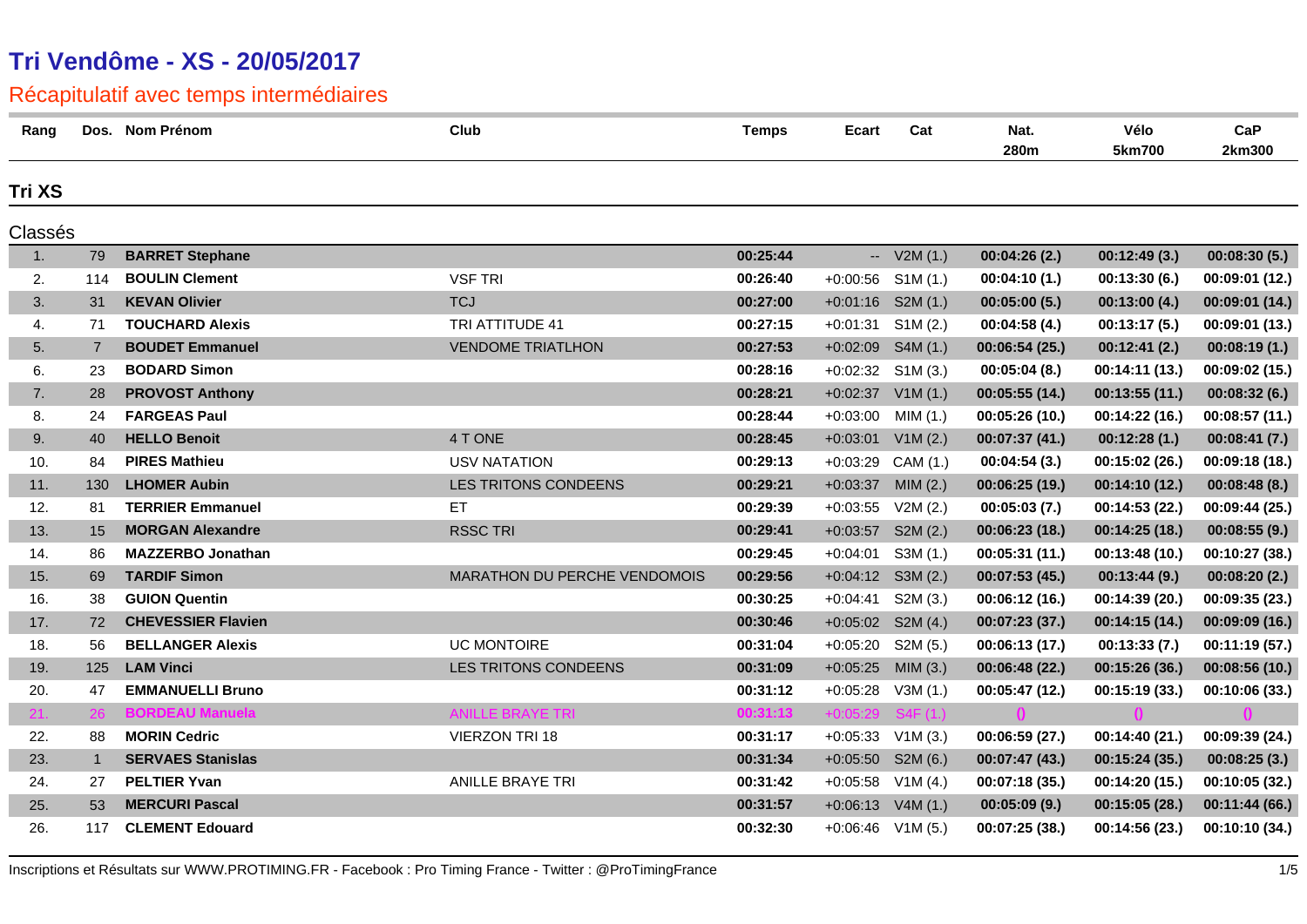| Rang |                 | Dos. Nom Prénom                 | Club                                | <b>Temps</b> | <b>Ecart</b>          | Cat      | Nat.<br>280m   | Vélo<br>5km700                  | CaP<br>2km300  |
|------|-----------------|---------------------------------|-------------------------------------|--------------|-----------------------|----------|----------------|---------------------------------|----------------|
| 27.  | 87              | <b>ENOUF Stephane</b>           | <b>VIERZON TRI 18</b>               | 00:32:47     | $+0.07:03$ V1M (6.)   |          | 00:10:45 (86.) | 00:13:35(8.)                    | 00:08:28(4.)   |
| 28.  | 30              | <b>POTTIER Valentin</b>         | <b>ANILLE BRAYE TRI</b>             | 00:32:56     | $+0:07:12$ S1M (4.)   |          | 00:06:53 (24.) | 00:15:26 (37.)                  | 00:10:37 (41.) |
| 29.  | 8 <sup>1</sup>  | <b>BOUDET Sophie</b>            | <b>VENDOME TRIATLHON</b>            | 00:33:00     | $+0:07:16$            | S4F(2.)  | 00:07:06(32.)  | 00:16:04(47.)                   | 00:09:51(29.)  |
| 30.  | 65              | <b>PERRONNET Louis</b>          | <b>ANILLE BRAYE TRI</b>             | 00:33:02     | $+0.07:18$ S2M (7.)   |          | 00:05:49 (13.) | 00:15:50 (42.)                  | 00:11:24 (58.) |
| 31.  | 122             | <b>DELBARRE Louise</b>          | <b>TRIATHLON CLUB LIEVIN</b>        | 00:33:04     | $+0:07:20$ BEF $(1.)$ |          | 00:06:54(26.)  | $00:16:39(55.)$ $00:09:32(22.)$ |                |
| 32.  | 123             | <b>DUCHESNE Lise</b>            | <b>LES TRITONS CONDEENS</b>         | 00:33:10     | $+0:07:26$            | MIF(1.)  | 00:06:03(15.)  | 00:16:40 (56.)                  | 00:10:28 (39.) |
| 33.  | 101             | <b>MARTIN Stephane</b>          |                                     | 00:33:20     | $+0:07:36$            | V1M(7.)  | 00:09:31 (75.) | 00:14:36 (19.)                  | 00:09:13 (17.) |
| 34.  | 126             | <b>LEGRAND Josephine</b>        | <b>LES TRITONS CONDEENS</b>         | 00:33:21     | $+0:07:37$            | MIF(2.)  | 00:07:00 (28.) | 00:16:37 (54.)                  | 00:09:46 (26.) |
| 35.  | 106             | <b>BELLANGER Benoit</b>         |                                     | 00:33:21     | $+0:07:37$            | SIM(5.)  | 00:08:58(62)   | 00:14:59(25.)                   | 00:09:25(20.)  |
| 36.  | 121             | <b>BERTIN Frederic</b>          |                                     | 00:33:29     | $+0:07:45$            | V2M(3.)  | 00:08:23 (52.) | 00:14:23 (17.)                  | 00:10:44 (45.) |
| 37.  | 83              | <b>BAERT Jean Pierre</b>        | <b>VIERZON TRI 18</b>               | 00:33:33     | $+0:07:49$            | V2M(4.)  | 00:07:03(29.)  | 00:14:59 (24.)                  | 00:11:32 (60.) |
| 38.  | 82              | <b>COTTON Axel</b>              |                                     | 00:33:39     | $+0:07:55$            | S1M (6.) | 00:08:40 (56.) | 00:15:42 (41.)                  | 00:09:18 (19.) |
| 39.  | 57              | <b>BELLANGER Didier</b>         |                                     | 00:33:43     | $+0:07:59$            | V3M(2.)  | 00:07:47 (42.) | 00:15:16 (32.)                  | 00:10:42 (43.) |
| 40.  | 108             | <b>GALANO Clement</b>           |                                     | 00:33:44     | $+0.08:00$ CAM (2.)   |          | 00:05:02(6.)   | 00:18:00 (76.)                  | 00:10:43 (44.) |
| 41.  | 51              | <b>THEAUD Tiphaine</b>          | TRI COTE D AMOUR                    | 00:33:58     | $+0:08:14$ CAF $(1.)$ |          | 00:07:04(30.)  | $00:15:59(46.)$ $00:10:56(51.)$ |                |
| 42.  | 43              | <b>FARNAULT Cedric</b>          |                                     | 00:34:24     | $+0.08:40$            | S4M (2.) | 00:08:43(57.)  | 00:15:55 (44.)                  | 00:09:47 (28.) |
| 43.  | 54              | <b>SIMON Aurelien</b>           | DREUX ATHLETIC CLUB                 | 00:34:32     | $+0:08:48$            | S2M(8.)  | 00:07:21 (36.) | 00:16:21 (49.)                  | 00:10:51 (49.) |
| 44.  | $\overline{2}$  | <b>GOUVERNEUR Jimmy</b>         |                                     | 00:34:34     | $+0:08:50$            | S2M (9.) | 00:08:34 (55.) | 00:15:11 (31.)                  | 00:10:50 (48.) |
| 45.  | 91              | <b>MEMET Samuel</b>             |                                     | 00:34:35     | $+0:08:51$            | V2M(5.)  | 00:09:20(70.)  | 00:15:22 (34.)                  | 00:09:53(30.)  |
| 46.  | 3               | <b>ROCHEREAU Jean Dominique</b> |                                     | 00:34:43     | $+0.08:59$            | S3M (3.) | 00:07:11 (33.) | 00:15:06 (29.)                  | 00:12:27 (79.) |
| 47.  | 70              | <b>COURSIMAULT Lorene</b>       | <b>MARATHON DU PERCHE VENDOMOIS</b> | 00:34:47     | $+0:09:03$            | S4F(3.)  | 00:08:25(53.)  | 00:16:55(61.)                   | 00:09:28(21.)  |
| 48.  | 50              | <b>THEAUD Julien</b>            | TRI COTE D AMOUR                    | 00:35:05     | $+0:09:21$            | MIM(4.)  | 00:06:37 (21.) | 00:16:35 (53.)                  | 00:11:54 (68.) |
| 49.  | 52              | <b>DE WILDE Adeline</b>         |                                     | 00:35:13     | $+0:09:29$            | V2F(1.)  | 00:06:29(20.)  | 00:18:00(75)                    | 00:10:45(46)   |
| 50.  | 44              | <b>CHASSIER Benoit</b>          |                                     | 00:35:39     | $+0.09:55$ V1M (8.)   |          | 00:08:22(50.)  | 00:15:05 (27.)                  | 00:12:13 (75.) |
| 51.  | 80              | <b>DURAND Anne</b>              |                                     | 00:35:42     | $+0.09:58$ S4F (4.)   |          | 00:08:09(47.)  | $00:15:10(30.)$ $00:12:23(77.)$ |                |
| 52.  | 32              | <b>OLIVIER Franck</b>           |                                     | 00:35:59     | $+0:10:15$ V3M (3.)   |          | 00:09:54 (80.) | 00:15:30 (38.)                  | 00:10:35 (40.) |
| 53.  | 129             | <b>LEMARECHAL Caroline</b>      | LES TRITONS CONDEENS                | 00:36:08     | $+0:10:24$            | V1F(1.)  | 00:09:25(73.)  | 00:15:56(45)                    | 00:10:48(47)   |
| 54.  | 39              | <b>HAREL David</b>              | 4 T ONE                             | 00:36:15     | $+0:10:31$ V1M (9.)   |          | 00:10:50(88.)  | 00:15:39 (39.)                  | 00:09:47 (27.) |
| 55.  | 90 <sup>°</sup> | <b>CHORGNON Anais</b>           |                                     | 00:36:25     | $+0:10:41$ S1F (1.)   |          | 00:07:51(44)   | $00:17:25(66.)$ $00:11:10(53.)$ |                |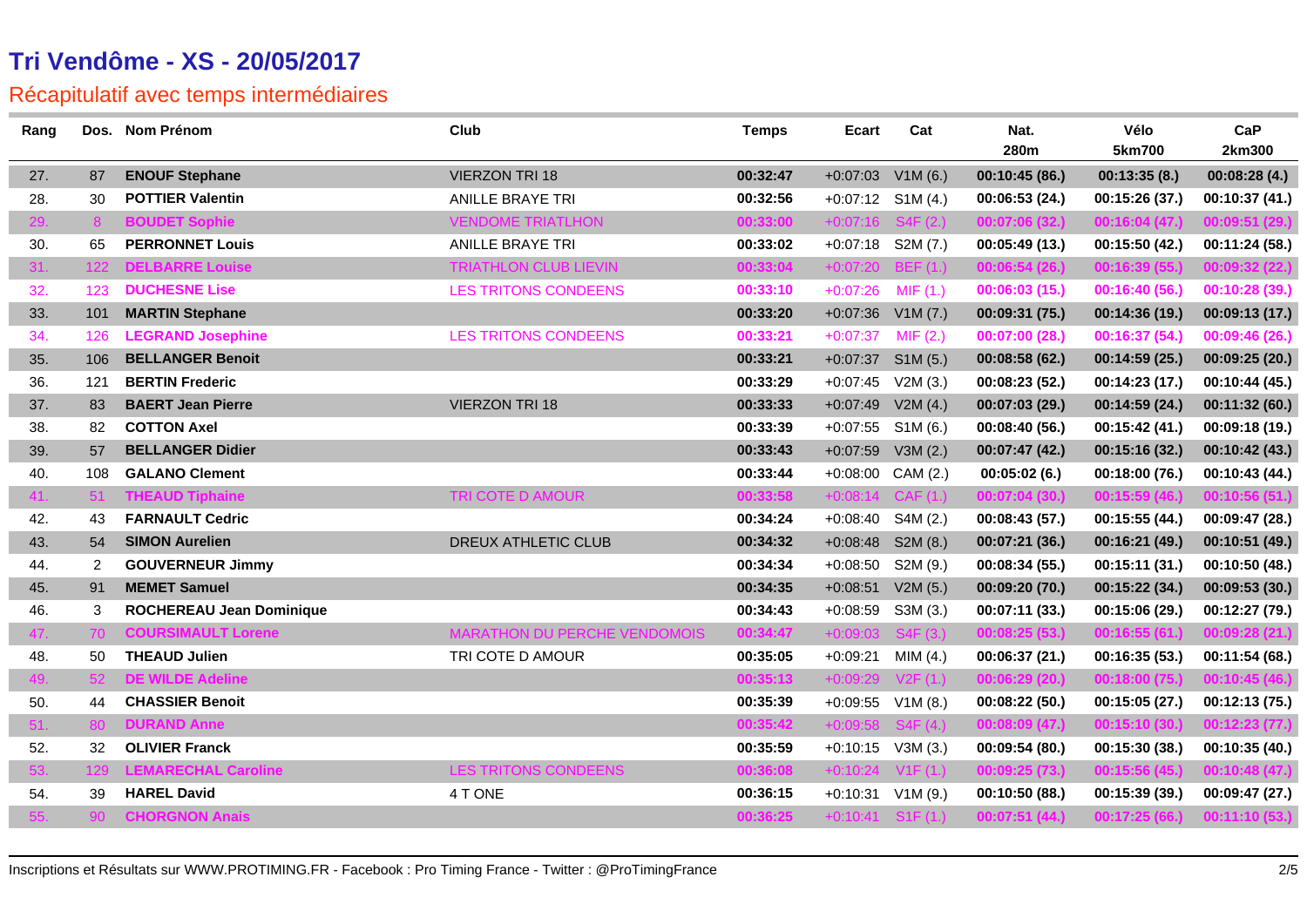| Rang |                  | Dos. Nom Prénom               | Club                          | <b>Temps</b> | Ecart               | Cat                | Nat.<br>280m   | Vélo<br>5km700 | <b>CaP</b><br>2km300 |
|------|------------------|-------------------------------|-------------------------------|--------------|---------------------|--------------------|----------------|----------------|----------------------|
| 56.  | 128              | <b>LEMARECHAL Lea</b>         | <b>LES TRITONS CONDEENS</b>   | 00:36:35     | $+0:10:51$          | CAF(2.)            | 00:08:52(60.)  | 00:16:30 (51.) | 00:11:14 (54.)       |
| 57.  | 103              | <b>SNOECK Olivier</b>         |                               | 00:36:43     | $+0:10:59$          | V2M(6.)            | 00:09:37 (76.) | 00:15:42 (40.) | 00:11:25(59.)        |
| 58.  | 16               | <b>DEMANGE Lionel</b>         |                               | 00:37:10     | $+0:11:26$ V3M (4.) |                    | 00:10:25 (83.) | 00:16:48 (59.) | 00:09:58 (31.)       |
| 59.  | 55 <sub>o</sub>  | <b>BELLANGER Stacy</b>        |                               | 00:37:11     | $+0:11:27$          | S1F(2.)            | 00:07:16(34.)  | 00:17:14(65)   | 00:12:42(85)         |
| 60.  | 46               | <b>ROUSSEAU Flavien</b>       | <b>ANILLE BRAYE TRI</b>       | 00:37:17     | $+0:11:33$ S4M (3.) |                    | 00:08:45(59.)  | 00:16:31 (52.) | 00:12:03 (72.)       |
| 61.  | 124              | <b>EMILE Magali</b>           | LES TRITONS CONDEENS          | 00:37:22     | $+0:11:38$ V1F (2.) |                    | 00:08:55(61.)  | 00:17:12(64)   | 00:11:16(55)         |
| 62.  | 37               | <b>VILLEMAIN Gael</b>         |                               | 00:37:33     |                     | +0:11:49 V1M (10.) | 00:09:25 (74.) | 00:17:54 (73.) | 00:10:14 (35.)       |
| 63.  | 109 <sup>°</sup> | <b>LANDRON Camille</b>        | <b>VENDOME TRIATLHON</b>      | 00:37:35     | $+0:11:51$ MIF (3.) |                    | 00:07:36(40.)  | 00:18:00(74)   | 00:12:00(70.)        |
| 64.  | 11               | <b>LECOQ Christophe</b>       |                               | 00:37:42     | $+0:11:58$ V4M (2.) |                    | 00:07:27 (39.) | 00:15:54 (43.) | 00:14:22 (100.)      |
| 65.  | -9               | <b>ROBERTON Caroline</b>      | <b>ANILLE BRAYE TRI</b>       | 00:37:58     | $+0:12:14$ V2F (2.) |                    | 00:11:02(92.)  | 00:16:18(48)   | 00:10:39(42)         |
| 66.  | 21               | <b>GIRARD Edwige</b>          | <b>ANILLE BRAYE TRI</b>       | 00:38:04     | $+0:12:20$ V1F (3.) |                    | 00:09:20 (69.) | 00:16:45 (58.) | 00:12:00(71.)        |
| 67.  | 22 <sup>2</sup>  | <b>FANON Cloe</b>             |                               | 00:38:12     | $+0:12:28$ S1F (3.) |                    | 00:08:06(46.)  | 00:19:42(99.)  | 00:10:24(37.)        |
| 68.  | 99               | <b>DELPEY Isabelle</b>        | <b>BOURGES TRI</b>            | 00:38:17     | $+0:12:33$ S4F (5.) |                    | 00:08:21 (49.) | 00:18:21 (84.) | 00:11:36 (62.)       |
| 69.  | 85               | <b>DEZE Didier</b>            |                               | 00:38:18     | $+0:12:34$          | V3M(5.)            | 00:09:45 (77.) | 00:16:25(50.)  | 00:12:10 (74.)       |
| 70.  | 35               | <b>GRANDJEAN Elodie</b>       | DUO PETIT SUISSE-OVOMALTINE   | 00:38:19     | $+0:12:35$          | V1F(4.)            | 00:10:10 (81.) | 00:17:49 (72.) | 00:10:21 (36.)       |
| 71.  | 78               | <b>WAINWRIGHT Jodi</b>        | TRI SAINT AMAND DUN 18        | 00:38:21     | $+0:12:37$          | V1F(5.)            | 00:09:03(63.)  | 00:17:36 (69.) | 00:11:43(65)         |
| 72.  | 66               | <b>MOUSSET Claude</b>         |                               | 00:38:41     | $+0:12:57$ V5M (1.) |                    | 00:09:49 (78.) | 00:16:57 (62.) | 00:11:56 (69.)       |
| 73.  | 41               | <b>CORNEAU Patrick</b>        |                               | 00:38:51     | $+0:13:07$ V4M (3.) |                    | 00:10:33(85.)  | 00:16:43 (57.) | 00:11:37 (63.)       |
| 74.  | 58               | <b>BELLANGER Sophie</b>       | <b>EPGV MARVILLE LES BOIS</b> | 00:38:52     | $+0:13:08$          | S1F(4.)            | 00:09:10 (64.) | 00:16:52(60.)  | 00:12:51 (89.)       |
| 75.  | 97               | <b>ROUYER Theo</b>            | <b>VENDOME TRIATLHON</b>      | 00:38:58     | $+0:13:14$          | <b>BEM (1.)</b>    | 00:08:31 (54.) | 00:18:25 (85.) | 00:12:04 (73.)       |
| 76.  | 20               | <b>DAHURON Celine</b>         | <b>ANILLE BRAYE TRI</b>       | 00:39:19     | $+0:13:35$          | S4F (6.)           | 00:08:22(51.)  | 00:19:21 (95.) | 00:11:38 (64.)       |
| 77.  | 118              | <b>MORTELIERE Stephanie</b>   | <b>VENDOME TRIATLHON</b>      | 00:39:52     | $+0:14:08$ V2F (3.) |                    | 00:08:15(48)   | 00:18:38(88)   | 00:13:00(92)         |
| 78.  | 62               | <b>ROTICY FORCIOLI Thomas</b> |                               | 00:39:55     | $+0:14:11$ S4M (4.) |                    | 00:09:18(67.)  | 00:17:47 (71.) | 00:12:50 (88.)       |
| 79.  | 67               | <b>VISCU Iulia</b>            | <b>ASFAS TRI</b>              | 00:40:15     | $+0:14:31$ S3F (1.) |                    | 00:11:06(93.)  | 00:18:17(81)   | 00:10:53(50)         |
| 80.  | 115              | <b>MARTELLIERE Loeza</b>      | <b>VENDOME TRIATLHON</b>      | 00:40:19     | $+0:14:35$          | MIF(4.)            | 00:06:50(23.)  | 00:17:37 (70.) | 00:15:53(104.)       |
| 81.  | 60               | <b>MENET Alice</b>            |                               | 00:40:54     | $+0:15:10$          | V2F(4.)            | 00:09:16(66)   | 00:18:20(83)   | 00:13:18(95)         |
| 82.  | 33               | <b>SAVOYINI Pauline</b>       |                               | 00:40:56     | $+0:15:12$ S2F (1.) |                    | 00:10:46 (87.) | 00:17:26 (67.) | 00:12:45(86.)        |
| 83.  | 34 <sup>°</sup>  | <b>SAVOYINI Claire</b>        |                               | 00:40:57     | $+0:15:13$ S1F (5.) |                    | 00:09:21(71.)  | 00:18:51(90.)  | 00:12:45(87.)        |
| 84.  | 63               | <b>GRIMAL Laurent</b>         |                               | 00:41:00     | $+0:15:16$ V3M (6.) |                    | 00:09:50 (79.) | 00:18:18 (82.) | 00:12:52 (90.)       |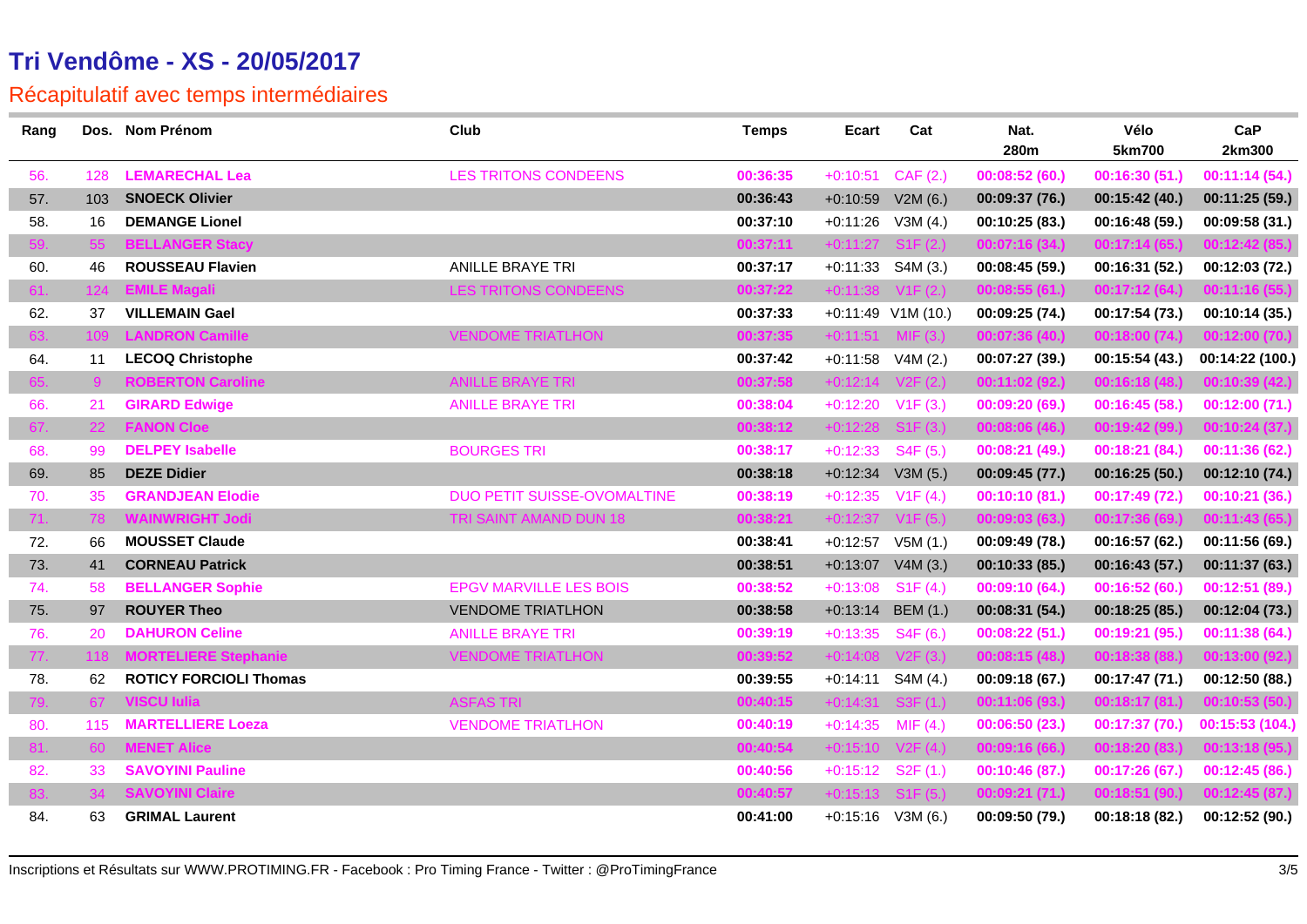| Rang       |                  | Dos. Nom Prénom                | Club                               | <b>Temps</b> | <b>Ecart</b>        | Cat                   | Nat.<br>280m    | Vélo<br>5km700                   | CaP<br>2km300    |
|------------|------------------|--------------------------------|------------------------------------|--------------|---------------------|-----------------------|-----------------|----------------------------------|------------------|
| 85.        | 116              | <b>BESNARD Francois Xavier</b> |                                    | 00:41:15     |                     | $+0:15:31$ S2M (10.)  | 00:10:52 (90.)  | 00:17:27 (68.)                   | 00:12:57 (91.)   |
| 86.        | 112              | <b>BIGAND Valentin</b>         | <b>VENDOME TRIATLHON</b>           | 00:41:19     | $+0:15:35$ BEM (2.) |                       | 00:09:19 (68.)  | 00:19:37 (98.)                   | 00:12:24 (78.)   |
| 87.        | 14               | <b>SIDAINE Lea</b>             | <b>RSSC TRI</b>                    | 00:41:34     |                     | $+0:15:50$ S1F (6.)   | 00:07:05(31.)   | $00:21:50(107.)$ $00:12:39(83.)$ |                  |
| 88.        | 64               | <b>GYGER Rachel</b>            |                                    | 00:41:34     | $+0:15:50$ V2F (5.) |                       | 00:11:17 (94.)  | 00:18:32(86.)                    | 00:11:47(67.)    |
| 89.        | 13 <sup>7</sup>  | <b>CAILLETTE Catherine</b>     | TRI ATTITUDE 41                    | 00:41:46     | $+0:16:02$ V2F (6.) |                       | 00:09:14(65.)   | $00:19:54(101.)$ $00:12:39(84.)$ |                  |
| 90.        | 48               | <b>EMMANUELLI Daisy</b>        |                                    | 00:42:26     | $+0:16:42$          | V2F(7.)               | 00:09:24 (72.)  | 00:19:17 (92.)                   | 00:13:46 (97.)   |
| 91.        | 132 <sub>2</sub> | <b>STIENNE Laureline</b>       |                                    | 00:42:27     |                     | $+0:16:43$ S2F (2.)   | 00:13:00(105.)  | 00:18:09(79.)                    | 00:11:19(56)     |
| 92.        | 131              | <b>DIDIER Aurianne</b>         |                                    | 00:42:28     | $+0:16:44$          | S2F(3.)               | 00:08:44(58.)   | 00:21:09 (104.)                  | 00:12:35(80.)    |
| 93.        | 102 <sub>1</sub> | <b>LAFONT Dominique</b>        | <b>VENDOME TRIATLHON</b>           | 00:42:47     | $+0:17:03$          | V5F(1.)               | 00:10:19(82)    | 00:18:46(89.)                    | 00:13:44(96.)    |
| 94.        | 110              | <b>CORMIER Sylvie</b>          |                                    | 00:42:48     | $+0:17:04$          | S2F(4.)               | 00:12:39 (103.) | 00:18:36 (87.)                   | 00:11:34(61.)    |
| 95.        |                  | 119 COCHET Chloe               | TRI ATTITUDE 41                    | 00:43:17     | $+0:17:33$ S4F (7.) |                       | 00:10:50(89.)   | 00:19:19(93)                     | 00:13:09(93.)    |
| 96.        | 120              | <b>VIOLET Stephanie</b>        |                                    | 00:43:24     | $+0:17:40$          | S4F(8.)               | 00:10:52(91.)   | 00:19:19 (94.)                   | 00:13:14 (94.)   |
| 97.        | <b>29</b>        | <b>ROQUAIN Sonia</b>           | <b>ANILLE BRAYE TRI</b>            | 00:43:50     | $+0:18:06$          | S4F(9.)               | 00:11:38(97)    | 00:18:08(78)                     | 00:14:06(99.)    |
| 98.        | 113              | <b>CHEVET Josette</b>          | <b>VENDOME TRIATLHON</b>           | 00:43:52     | $+0:18:08$          | V5F(2.)               | 00:12:03 (98.)  | 00:19:28 (96.)                   | 00:12:22 (76.)   |
| 99.        | 127              | <b>LEGRAND Laurence</b>        | LES TRITONS CONDEENS               | 00:45:18     | $+0:19:34$          | MIF(5.)               | 00:15:02(106.)  | 00:19:14(91.)                    | 00:11:04(52)     |
| 100.       | $5^{\circ}$      | <b>MOURET Juliette</b>         |                                    | 00:45:32     |                     | +0:19:48 S4F (10.)    | 00:12:09 (100.) | 00:20:49(103.)                   | 00:12:35(81.)    |
| 101.       | 111              | <b>BONNEFOI Gerard</b>         |                                    | 00:46:55     |                     | $+0:21:11$ S2M (11.)  | 00:11:20 (95.)  | 00:21:46 (106.)                  | 00:13:49 (98.)   |
| 102.       | 45               | <b>SAUVAGERE Yanick</b>        |                                    | 00:46:58     | $+0:21:14$ V3M (7.) |                       | 00:12:11 (101.) | 00:18:11 (80.)                   | 00:16:37 (105.)  |
| 103.       | 25 <sup>2</sup>  | <b>BENTAOUZA Sabine</b>        |                                    | 00:47:10     | $+0:21:26$ V2F (8.) |                       | 00:10:26(84)    | 00:22:18 (108.) 00:14:27 (101.)  |                  |
| 104.       | 4                | <b>COTTEREAU Karen</b>         |                                    | 00:47:37     |                     | $+0:21:53$ S4F (11.)  | 00:12:06(99.)   | 00:16:59(63)                     | 00:18:33(107.)   |
| 105.       | 36               | <b>BEZENCON Cecilia</b>        | <b>DUO PETIT SUISSE-OVOMALTINE</b> | 00:47:39     | $+0:21:55$          | S3F(2)                | 00:11:36(96.)   | 00:21:23 (105.) 00:14:41 (102.)  |                  |
| 106.       | 96               | <b>AUBERT Nathan</b>           | <b>VENDOME TRIATLHON</b>           | 00:47:53     |                     | +0:22:09 BEM (3.)     | 00:12:49 (104.) | 00:18:03(77.)                    | 00:17:02 (106.)  |
| 107.       | 59               | <b>AMIRAULT Pamela</b>         |                                    | 00:48:33     |                     | $+0:22:49$ S3F (3.)   | 00:12:27(102.)  | 00:20:32 (102.) 00:15:35 (103.)  |                  |
| 108.       | 12               | <b>CAILLETTE Alban</b>         | <b>TRI ATTITUDE 41</b>             | 00:51:46     | $+0:26:02$ V2M (7.) |                       | 00:19:14 (107.) | 00:19:54 (100.) 00:12:39 (82.)   |                  |
| 109.       | 107              | <b>PLEVER Monique</b>          |                                    | 01:15:56     |                     | $+0:50:12$ V6F $(1.)$ | 00:24:33(108.)  | $00:19:32(97.)$ $00:31:52(108.)$ |                  |
| Abandons   |                  |                                |                                    |              |                     |                       |                 |                                  |                  |
| <b>DNF</b> | 105              | <b>LUCAS David</b>             |                                    | <b>DNF</b>   |                     | V2M()                 | 00:04:34 (109.) | $\boldsymbol{0}$                 | $\boldsymbol{0}$ |
| <b>DNF</b> | 6                | <b>SOULIS Dora</b>             | <b>VENDOME TRIATLHON</b>           | <b>DNF</b>   |                     | V1F()                 | 00:12:14(110.)  | $\theta$                         | $\bf{0}$         |
| <b>DNF</b> | 61               | <b>SERGENT Benoit</b>          |                                    | <b>DNF</b>   | $+0:29:11$          | S4M (5.)              | $\theta$        | $\boldsymbol{0}$                 | $\boldsymbol{0}$ |